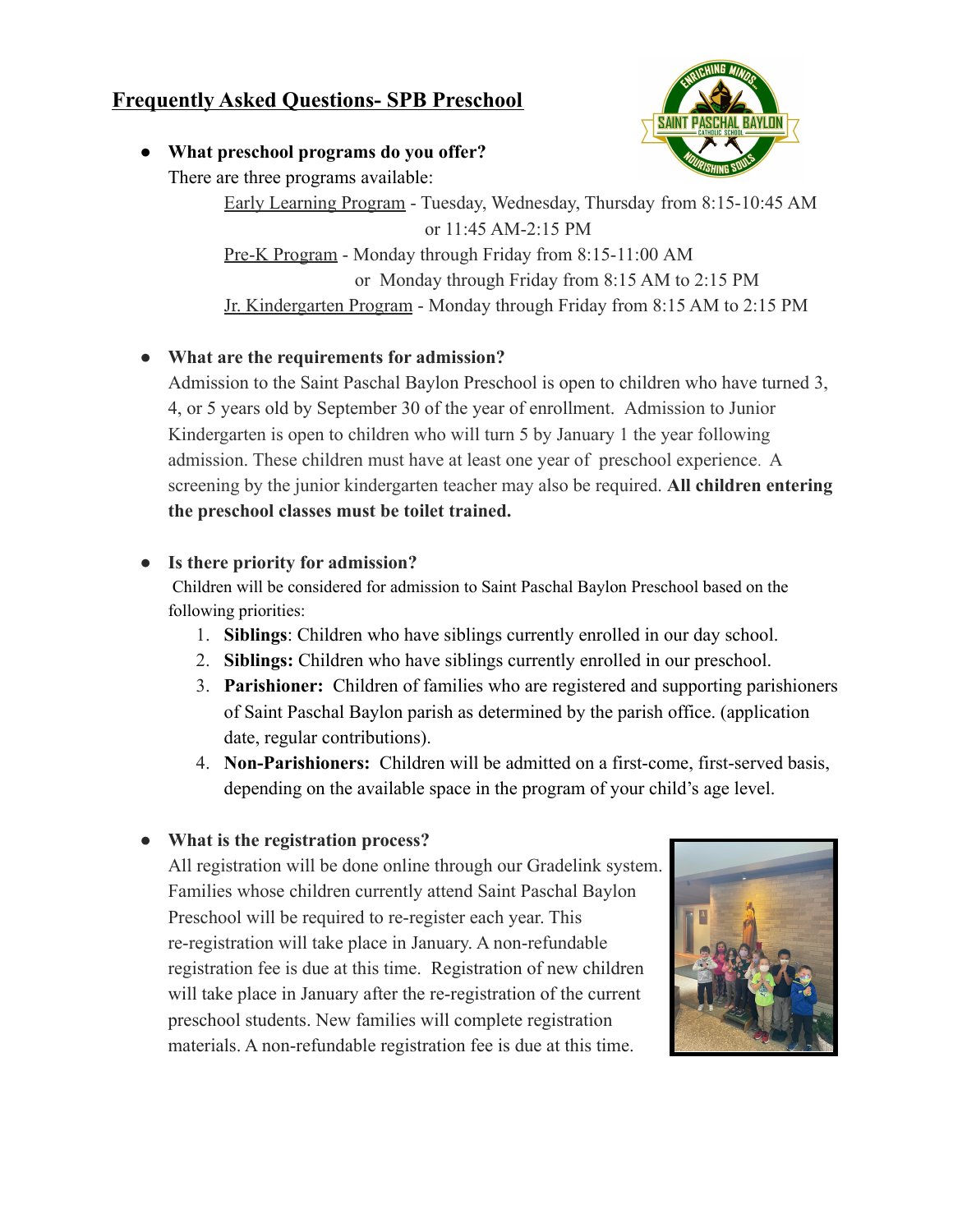## **● How can we learn more about the programs?**

If you have any questions about our programs, please contact Sheila Klepcyk, our preschool director, at sklepcyk@saintpaschal.com

### **● What is the cost of tuition?**

Tuition and fees are determined yearly by the Saint Paschal Baylon Finance Council. Tuition rates for the 2022-2023 school year for the three different programs are as follows:

Early Learning Program - \$1,890/ year (\$100 application fee--non refundable) Pre-K Program (Half Day) - \$2,815/year (\$125 application fee--non refundable) Pre-K Program (Full Day) - \$4,620/year (\$125 application fee--non refundable) Jr. Kindergarten Program - \$4,940/year (\$150 application fee--non refundable)

#### **● How is tuition paid?**

There are two payment options:

- 1. Annual: Full payment due no later than the first day of school
- 2. Monthly: 10 monthly payments through FACTS, a third-party source (call the school office for additional information)

Please note that a non-refundable registration fee is due at the time of registration.

### **● What is the school's curriculum?**

A quality preschool program should be designed to suit the developmental needs of young children, promoting their spiritual, emotional, social, physical and intellectual growth. Our programs follow the Diocese of Cleveland's preschool curriculum. Our curriculum is center based using an integrated approach where learning occurs through active exploration and interaction in a "hands on" environment. Multi-sensory activities that enhance the total development of the child are planned in a sequential manner that follows a theme or is part of a unit.



#### **● What is the calendar for the year?**

The Saint Paschal Baylon Preschool will begin in September and conclude in May. On days Saint Paschal Baylon Catholic School is closed, the preschool will also be closed. A yearly calendar is sent home to parent(s)/guardian(s) at the start of the school year, at which time parent(s)/guardian(s) will be notified of specific calendar dates.

#### **● Do you have a before care program?**

No, we do not have a before care program for preschool students.